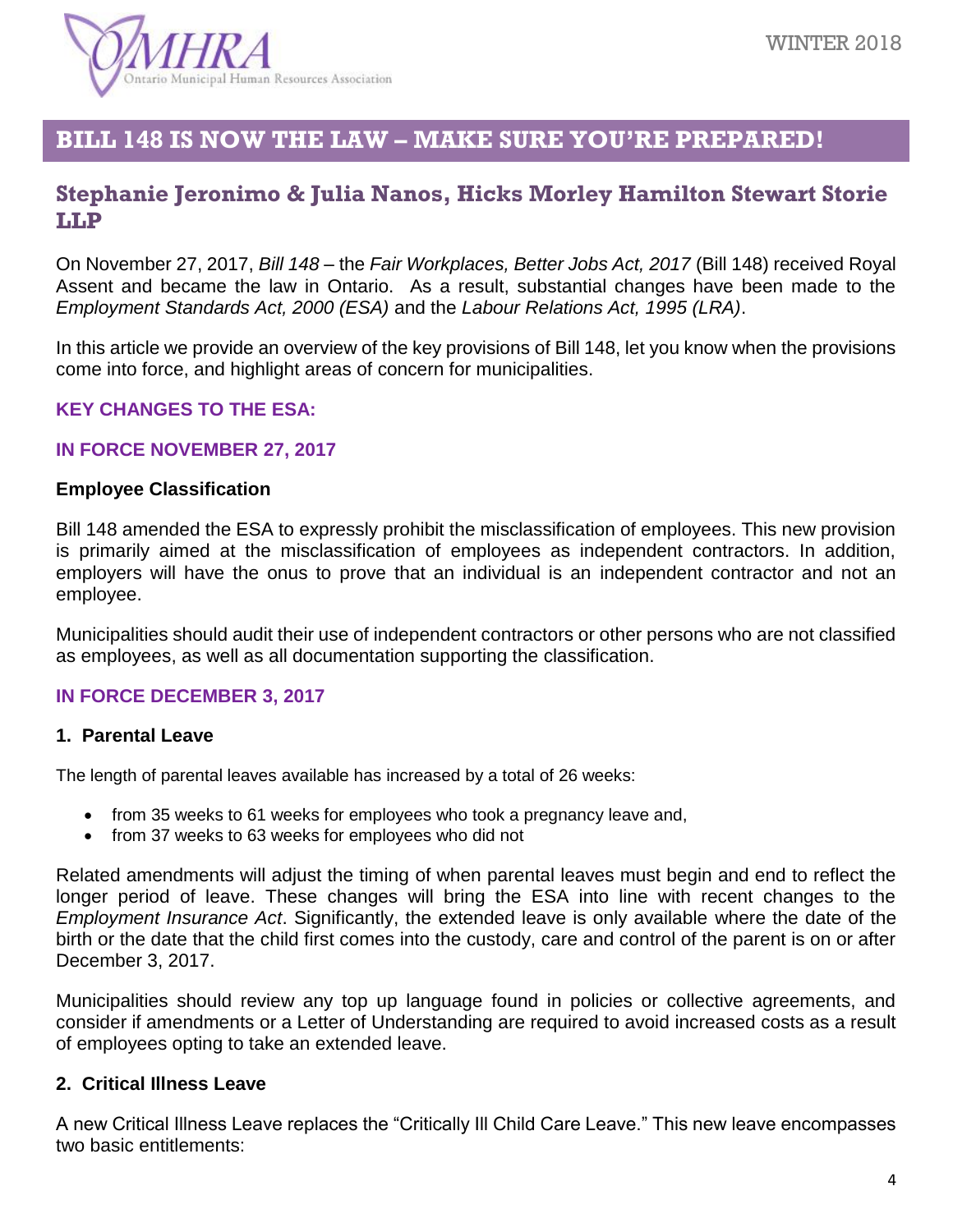

- a leave of up to 37 weeks in a 52-week period for an employee to provide care or support to a critically ill minor child (i.e. who is under 18 years of age) who is a family member of the employee, and,
- a leave of up to 17 weeks in a 52-week period for an employee to provide care or support to a critically ill adult who is a family member of the employee.

The range of "family members" who can take the leave is broad. The provision also stipulates the conditions required to qualify for the leave. Related record-keeping obligations are also in effect December 3, 2017.

### **IN FORCE JANUARY 1, 2018**

### **1. Increased Minimum Wage**

There will be an increase to the general minimum wage to \$14 per hour from \$11.60 per hour. The other special minimum wage rates will increase by the same percentage.

### **2. Vacation with Pay**

After five (5) years of service with an employer, an employee's vacation entitlement will increase to three (3) weeks (or 15 days) and 6% vacation pay. Municipalities will need to ensure their policies and/or collective agreements provide for at least this much vacation.

In addition, municipalities should review their record-keeping procedures to ensure the following new requirements are met:

- the amount of vacation pay an employee earned during a vacation entitlement year and how the amount was calculated,
- in cases of an alternative vacation entitlement year, the amount of vacation pay an employee earned during the stub period and how that amount was calculated.

### **3. Public Holiday Pay**

The new formula for the calculation of public holiday pay divides the wages earned in the pay period immediately preceding the pay period of the public holiday by the number of days actually worked to earn those wages. This new calculation ensures employees are paid for the same number of hours they would typically work in one shift.

This means that if a part-time or casual employee works just one shift in the pay period preceding the pay period of the public holiday, they will be entitled to be paid the equivalent of one shift as holiday pay. As a result, paramedics working for more than one service could receive the value of multiple shifts for a single statutory holiday (paid by different employers).

In addition, for employees working on statutory holidays or in cases where the holiday falls on an employee's day off, the ESA will now require employers to provide employees with a written statement regarding their substitute holiday. The statement must set out the public holiday which the employee is working (or which is otherwise substituted), the date that is the substitute holiday and the date on which the statement was provided to the employee. Municipalities should consider creating a template to utilize in cases of holiday substitution.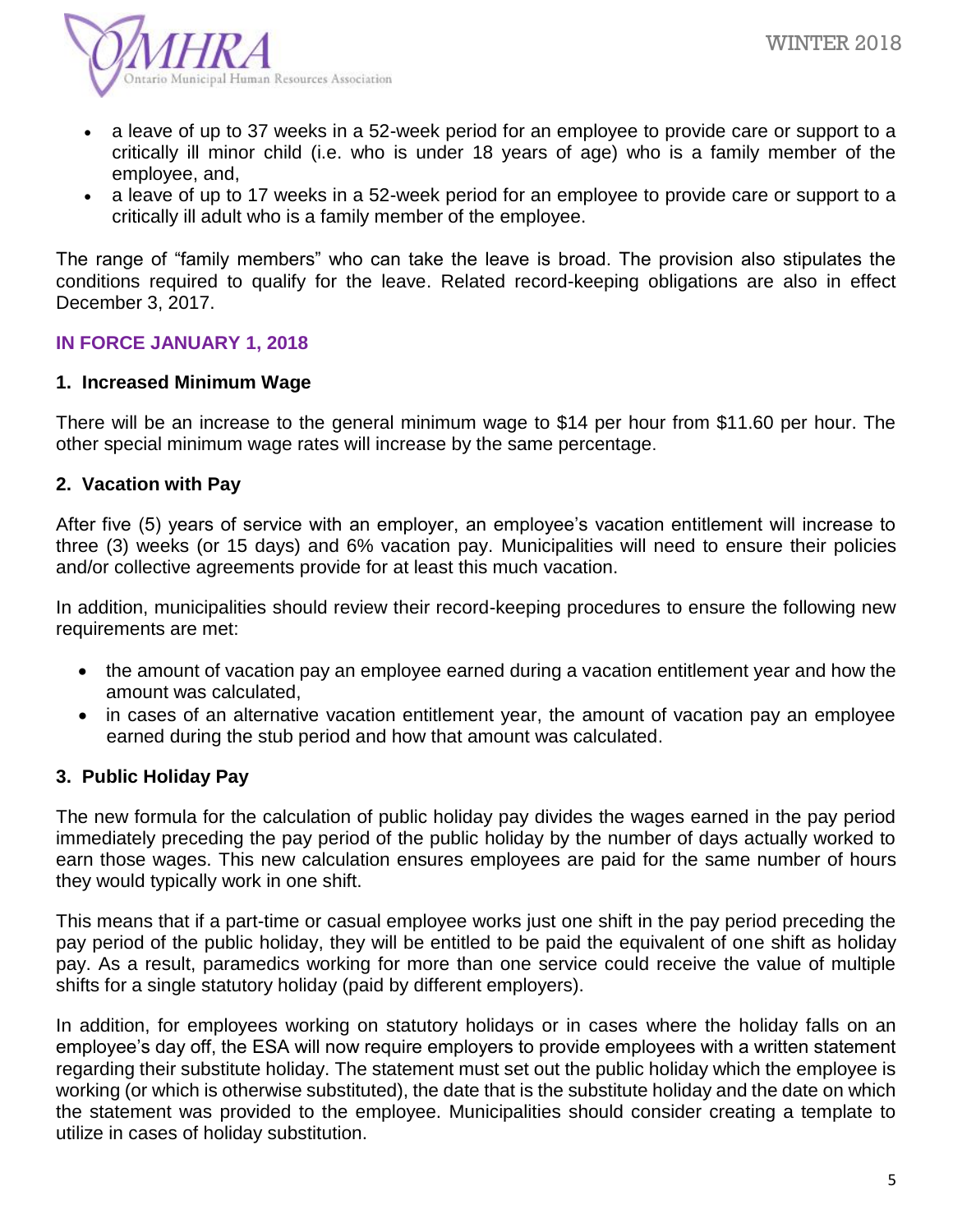

## **4. Leaves of Absence**

Bill 148 will result in the following changes:

- (a) **Personal Emergency Leave** the first 2 days of this 10 day entitlement will now be paid. In addition, Bill 148 prohibits employers from requesting a medical note to substantiate any claim for personal emergency leave. The exemption for employers with less than 50 employees is being removed. For municipalities that have integrated personal emergency leave days into existing leave policies, including contractual benefits entitlements, a review should be completed to determine whether changes are required, particularly with respect to requests for medical documentation.
- (b) **Pregnancy Leave** extended from 6 weeks to 12 weeks for employees who suffer a stillbirth or miscarriage. The new rules only apply to leaves commencing on or after January 1, 2018. There is also a new definition of "legally qualified medical practitioner" which will include nurses with extended certificates of registration and midwives.
- (c) **Family Medical Leave** increased to 28 weeks within a 52-week period. The leave must be certified by a qualified health practitioner, and Bill 148 expands the definition of "qualified health practitioner" to include physicians, registered nurses with an extended certificate of registration (or an individual with equivalent qualifications) and prescribed health practitioners.
- (d) **Crime-Related Child Disappearance Leave and Child Death Leave** the current "Crime-Related Child Death or Disappearance Leave" will be divided into two separate leaves:(1) a Crime-Related Child Disappearance Leave, which will provide up to 104 weeks of leave without pay where a child disappears and it is probable that the disappearance was the result of a crime; and (2) a Child Death Leave, which will provide up to 104 weeks leave without pay for the death of a child for any reason. Employees must have been employed for at least 6 consecutive months to be eligible for either leave.
- (e) **Domestic or Sexual Violence Leave** this new leave entitles an employee who has been employed for at least 13 consecutive weeks to a leave of absence where that employee or the employee's child experiences domestic or sexual violence or the threat of sexual or domestic violence and the leave is taken for one of the following purposes:
	- to seek medical attention for a physical or psychological injury or disability caused by the domestic or sexual violence
	- to obtain services from a victim services organization
	- to obtain psychological or other professional counselling
	- to relocate temporarily or permanently
	- to seek legal or law enforcement assistance, or
	- any other prescribed purposes.

The leave is structured as a dual entitlement. In each calendar year, an employee may take up to 10 days of leave and may take up to 15 weeks of leave as well. The first 5 days of the leave must be paid in accordance with a new "domestic or sexual violence leave pay" calculation.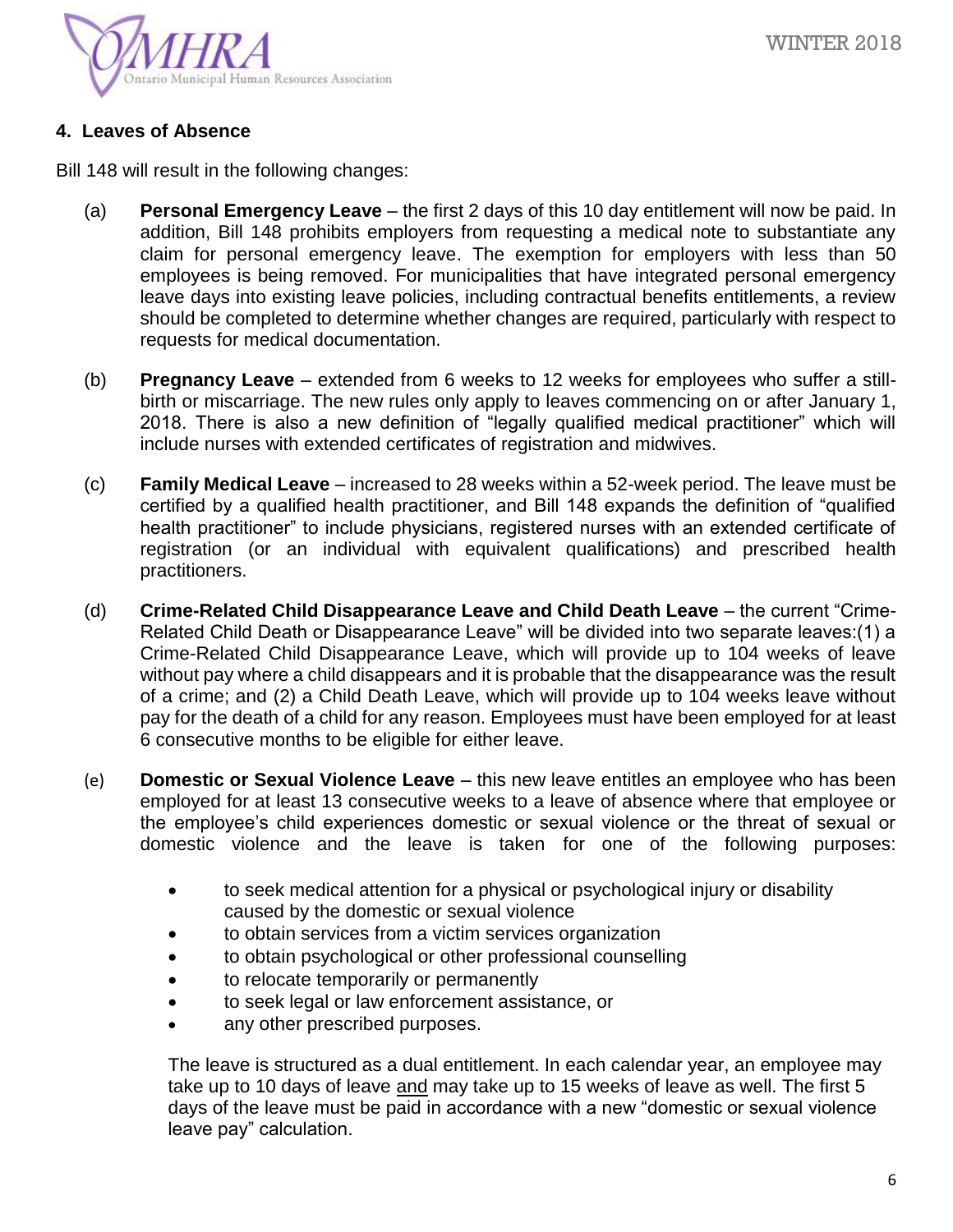

## **5. Overtime**

The overtime provisions will be amended for employees who have two or more regular rates of work for the same employer. Bill 148 eliminates the blended overtime rate for employees who work different jobs at different rates for the same employer. Instead, Bill 148 establishes that overtime rates will be based on the rate of pay of the work being performed at the time overtime hours are accrued.

Municipalities will need to identify those employees working two jobs at different rates, and to ensure the hours of work for these employees is being appropriately tracked and compensated.

## **6. Record-Keeping Requirements**

Several new record-keeping requirements have been added to the range of records currently required to be maintained by employers, including in relation to dates and times employees work or were scheduled to work or be on call, cancellations of shifts or on call periods, vacation pay and other matters. In addition, the retention period for records of vacation time and vacation pay will increase from 3 years to 5 years.

Municipalities should consult the text of the revised ESA for specific details.

## **7. Additional Amendments**

There are a range of other changes to the ESA on January 1, 2018, including:

- amendments affecting temporary help agencies
- expansion of the related employer provision
- allowing for the use of electronic agreements
- removal of employee obligations upon filing a complaint
- increased penalties for non-compliance (primarily through increased amounts for notices of contravention and authority to publish more data on persons found to be in contravention of the ESA)
- more stringent wage collection measures, and
- a new ability for the Director of Employment Standards to provide and revoke "recognition" of employers who meet prescribed criteria presumably for compliance with the ESA

## **IN FORCE APRIL 1, 2018**

### **Equal Pay for Equal Work**

Bill 148 will enact a new provision that prohibits employers from paying different rates of pay to their employees because of a difference in employment status, where the employee performs substantially the same kind of work in the same establishment, the performance of the work requires substantially the same skill, effort and responsibility, and the work is performed under similar working conditions.

"Difference in employment status" means either (1) a difference in the number of hours regularly worked by the employees, or (2) a difference in their term of employment including a difference in permanent, temporary, casual or seasonal status. "Substantially the same" is defined to mean substantially the same but does not mean "necessarily identical."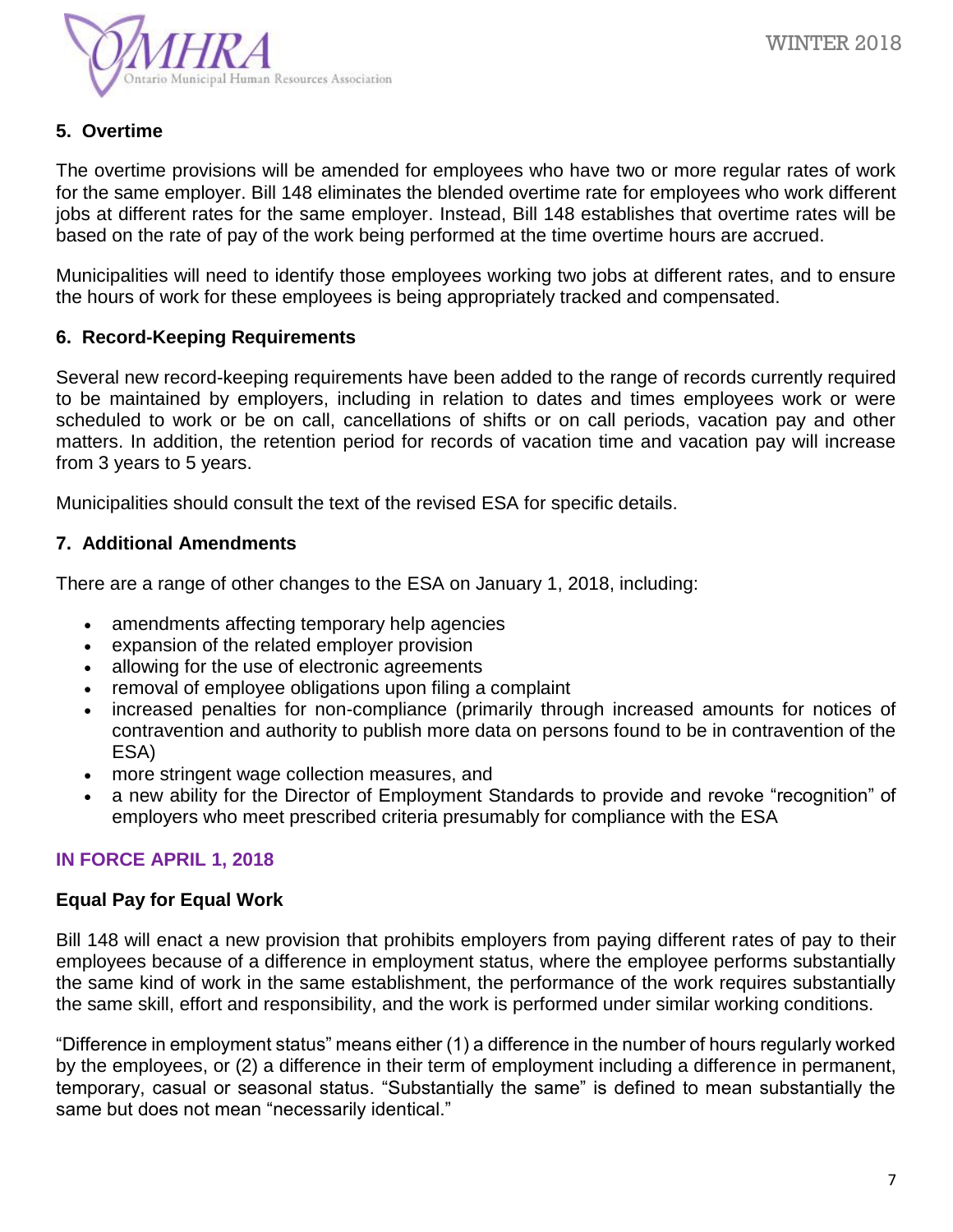

Wage differentials may only be justified through an objective system such as seniority, merit, when earnings are measured by production quality or quantity or any other objective factor or system that does not include sex or employment status.

Employees have a right to request a review of their rate of pay, without reprisal, and employers will be required to respond by either increasing the pay rate or providing a written explanation of the differential. Pay rate differentials cannot be addressed by lowering an employee's rate of pay.

Municipalities should take a proactive approach and conduct a job rate analysis to determine their risk. This would include determining whether the work of part-time, full-time and casual employees is the same and determining the reasons for different rates of pay for the same work. Municipalities should also consider the pay equity implications of any changes to job rates. It would also be prudent to develop a process to respond to employees who make inquiries regarding rates of pay.

If a collective agreement is in effect on April 1, 2018, that permits different pay rates based on employment status, the collective agreement will prevail over the ESA provisions until the earlier of (1) the date that the collective agreement expires or (2) January 1, 2020. A fulsome risk analysis will also assist municipalities in identifying collective bargaining issues to be addressed by January 1, 2020.

But there is some good news for municipalities! Thanks to the lobbying efforts of OMHRA and AMO, the Minister has advised that volunteer firefighters will be exempt from the equal pay for equal provisions. We anticipate that a regulation addressing this exemption will be issued in the near future.

## **IN FORCE JANUARY 1, 2019**

## **1. Minimum Wage**

There will be an increase to the general minimum wage to \$15 per hour. The other special minimum wage rates will increase by the same percentage. Once the minimum wage reaches \$15.00 per hour, the ESA will revert to its existing process of annual increases based on changes in the Consumer Price Index.

## **2. Requests for Changes to Schedule or Work Location**

After three months of service, an employee will be entitled to request a schedule or work location change without reprisal from the employer. The employer must discuss the request with the employee and notify the employee of its decision within a reasonable time. If the request is granted, the employer must provide the effective date of the changes and their duration. If the request is denied, the employer must provide reasons for the denial.

Municipalities should establish a process for considering and responding to these requests, while ensuring that consideration is given to other legal obligations such as the *Human Rights Code*.

## **3. Scheduling**

## (a) **Three Hour Rule**

The three-hour rule in the ESA applies when an employee who regularly works more than 3 hours a day is required to present themselves for work, but works less than 3 hours, despite being available to work longer. The circumstances when the rule will apply remain unchanged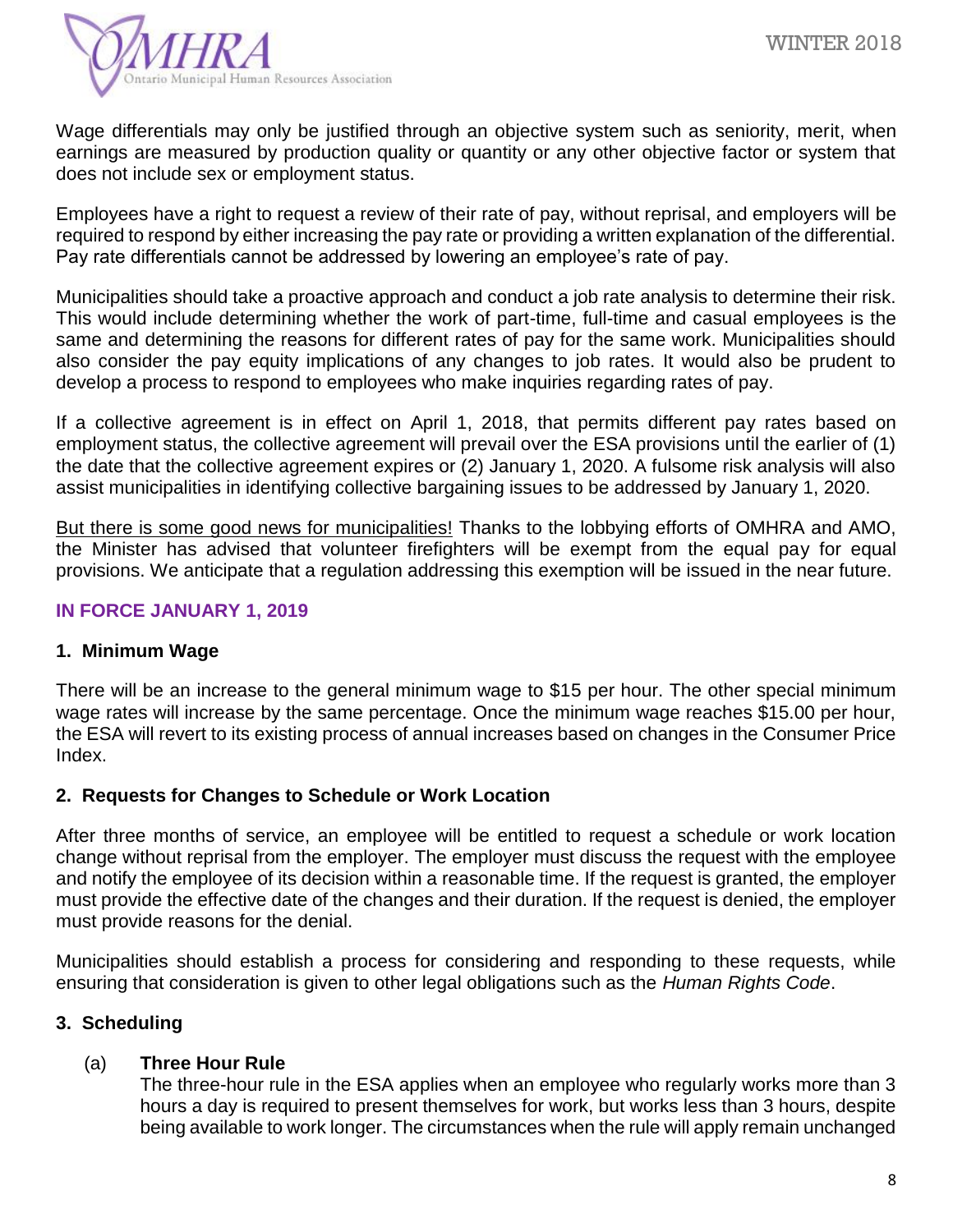

by Bill 148, however the Bill does significantly change the wages owed in these circumstances. Under the new rule employees will be entitled to the greater of:

- 3 hours of pay at the employee's regular rate, or
- the sum of (1) the amount that the employee earned while working, plus (2) the remaining time calculated at the employee's regular rate.

This means that if an employee earns overtime at 1.5 times their regular rate for the one hour they work, under the new calculation, they will be entitled to the equivalent of 4.5 hours pay.

The rule will not apply where the employer is unable to provide work due to fire, lightning, power failure, storms or similar causes beyond the employer's control that result in the stopping of work. The existing 3-hour rule from current ESA regulations remains in force until January 1, 2019.

## (b) **Minimum On-Call Pay**

The Bill includes a new entitlement for minimum on-call pay. If an employee is "on call" and is either not called in or called in for less than three (3) hours of work, the employee will be entitled to three (3) hours of pay at their regular rate of pay, per 24 hour "on call" period. The value of that 3 hours of pay will be based on the same calculation set out above with respect to the three-hour rule.

Again, thanks to the lobbying efforts of OMHRA and AMO, Bill 148 contains an exemption that will apply to municipalities. If an employee is put on call for the purposes of ensuring the continued delivery of essential public services, i.e. fire, EMS, utilities, snow removal, etc, and the person is not required to work, then the rule will not apply. However, it should be noted that the rule will still apply where the employee is called in and required to work less than three hours (but were available to work 3 hours or more).

## (c) **Right to Refuse Work**

Employees will be entitled to either refuse a shift or refuse being placed "on call," when the request is made with less than four days (or 96 hours) notice, without reprisal. The provision so that it will not apply where the work is to deal with an emergency, to remedy or reduce a threat to public safety, or to ensure the continued delivery of essential public services.

### (d) **Minimum Cancellation Pay**

Employees will be entitled to 3 hours of pay at their regular rate when a shift is cancelled within 48 hours of its scheduled start. This obligation will not apply to situations where the nature of the employee's work is weather-dependent and the employer cannot provide work for weather-related reasons, or there are causes beyond the employer's control (e.g. fire, power failure, storms) for the cancellation.

### (e) **Limitation on Payment, Transition Periods and Preparations**

Bill 148 specifies an employee is only entitled under these new provisions for payment for 3 hours in respect of one scheduled day of work or on call period.

If a collective agreement is in effect on January 1, 2019 that addresses on-call pay, a right to refuse work or be placed on call, or cancellation pay, the collective agreement will prevail over the ESA provisions until the earlier of (1) the date that the collective agreement expires or (2) January 1, 2020. These time frames mean that municipalities may be required to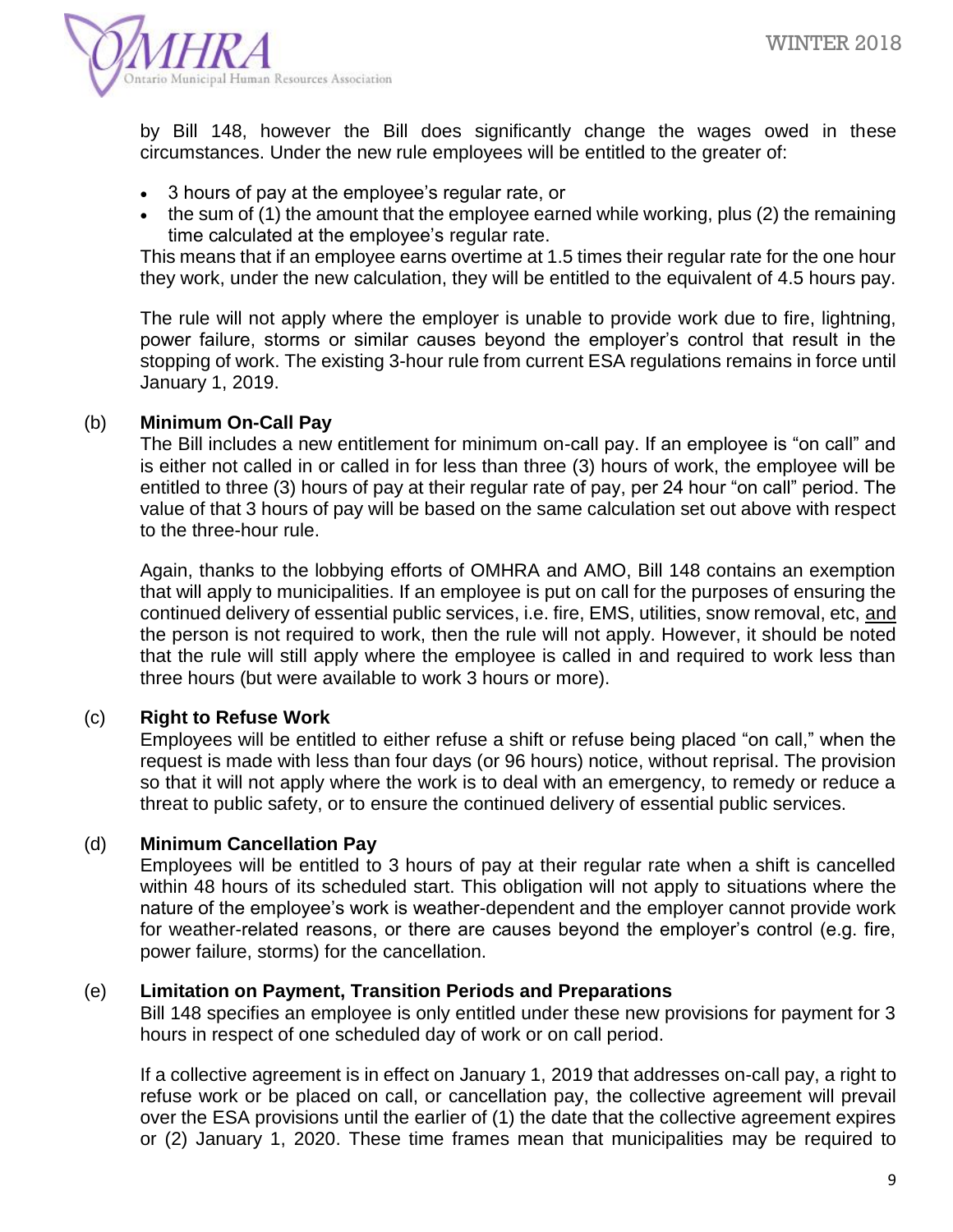

renegotiate some of the scheduling provisions during the currency of their collective agreement, or have them overridden by the ESA's new rules.

Municipalities should review existing policies and/or collective agreements to determine if they already provide for these entitlements, and if so, how much is provided – taking into account the new rules for "3 hours pay" under these provisions. Municipalities may also want to consider if there are alternative scheduling practices that can be utilized to minimize the instances of short notice shift cancellations and requirements to have on call employees work for less than 3 hours (once called in).

## **KEY CHANGES TO THE LRA**

All of the changes to the LRA will come into effect on January 1, 2018. For municipalities who are concerned about potential certification drives of currently non-unionized employees, these changes are important to review. These changes make it even more important for employers to obtain legal advice as soon as they become aware of a potential certification drive.

## **1. Employee Lists**

Unions may now apply to the Ontario Labour Relations Board (OLRB) for an order directing an employer to provide with an employee list where the union can establish more than 20% support in the proposed bargaining unit, subject to certain conditions. Employers will be required to provide the union with employee names, phone numbers and personal email addresses, where this information has been provided to the employer. The OLRB will also have discretion to order the disclosure of other information. Both the employer and the union will have obligations concerning the confidentiality and security of this information.

### **2. Remedial Certification**

Where the OLRB is satisfied that an employer has contravened the LRA, and as a result the union was not able to obtain 40% support, or if the true wishes of the employees were not likely reflected in a representation vote, the OLRB will now be required to automatically certify the union as the bargaining agent of the employees in the bargaining unit.

## **3. Expanded Just Cause Protection**

Just cause protection means that Employees employers cannot discipline or terminate an employee except for just cause. Bill 148 expands these protections in two important ways. First, just cause protection will apply during the period that beings on the date on which a strike or lockout became lawful and ending on the date a new collective agreement is entered into. Second, employees will now have just cause protection from the date a union has been certified as bargaining agent.

### **4. Bargaining Unit Structure Review – Consolidation After Certification**

Where a union already represents employees of the employer in another bargaining unit, the union or employer may request that the OLRB review the structure of the bargaining units. This is only available where a bargaining unit is newly certified, the review is requested at the time the application for certification is made or within 3 months of the certification, and a collective agreement has not yet been entered into. In these cases the Board may: